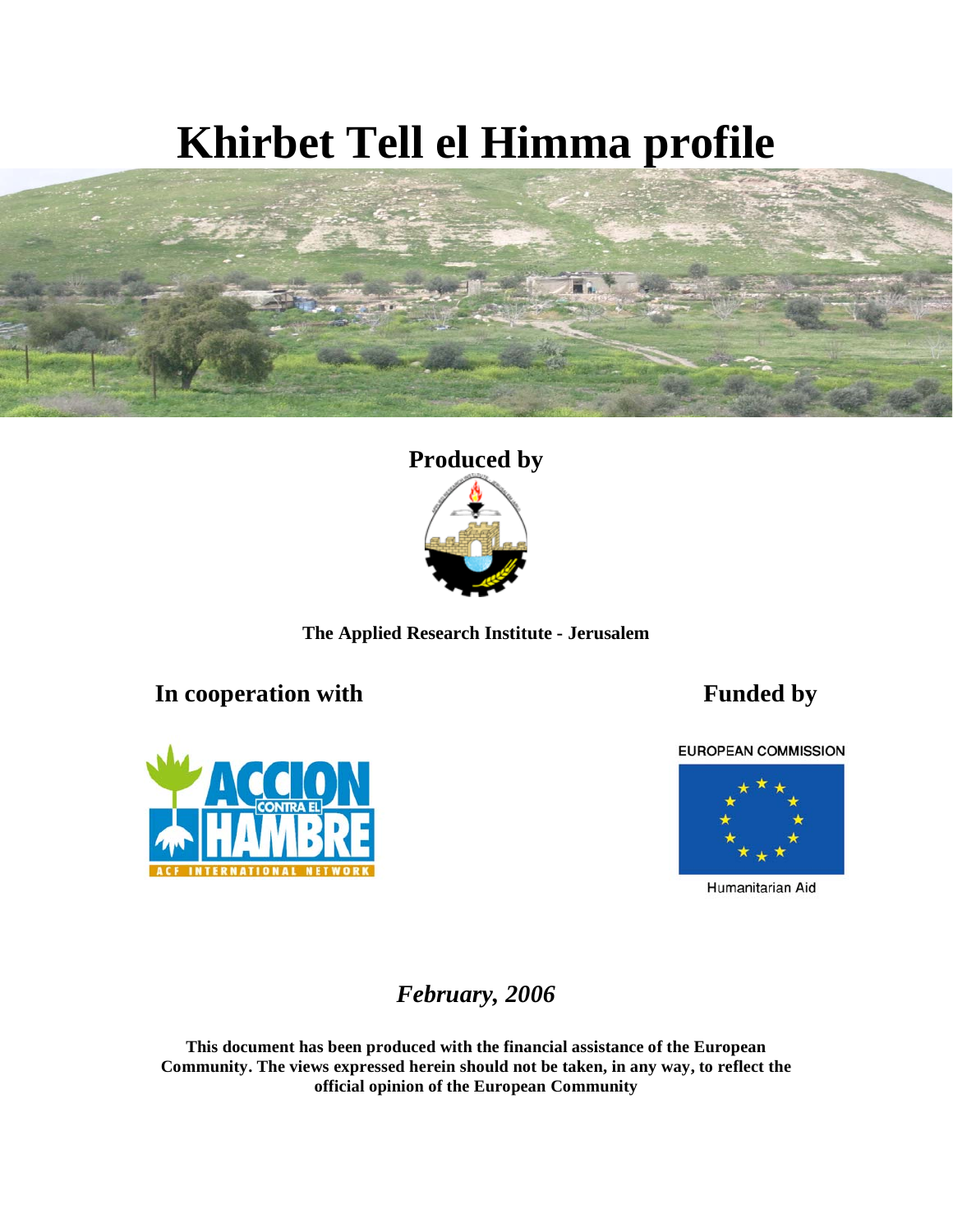### *Table of Content*

| <b>LOCATION AND PHYSICAL CHARACTERISTICS</b> | $\overline{2}$          |
|----------------------------------------------|-------------------------|
| <b>HISTORY</b>                               | 3                       |
| <b>DEMOGRAPHY</b>                            | $\overline{\mathbf{4}}$ |
| <b>ECONOMY</b>                               | 6                       |
| <b>EDUCATION</b>                             | 7                       |
| <b>HEALTH</b>                                | 8                       |
| <b>INFRASTRUCTURE</b>                        | 8                       |
| <b>AGRICULTURE</b>                           | 9                       |
| <b>IMPACT OF OCCUPATION PRACTICES</b>        | 10                      |
| PLANS AND DEVELOPMENT PROJECTS               | 10                      |
| <b>REFERENCES</b>                            | 11                      |

## *Kh Tell el Himma profile*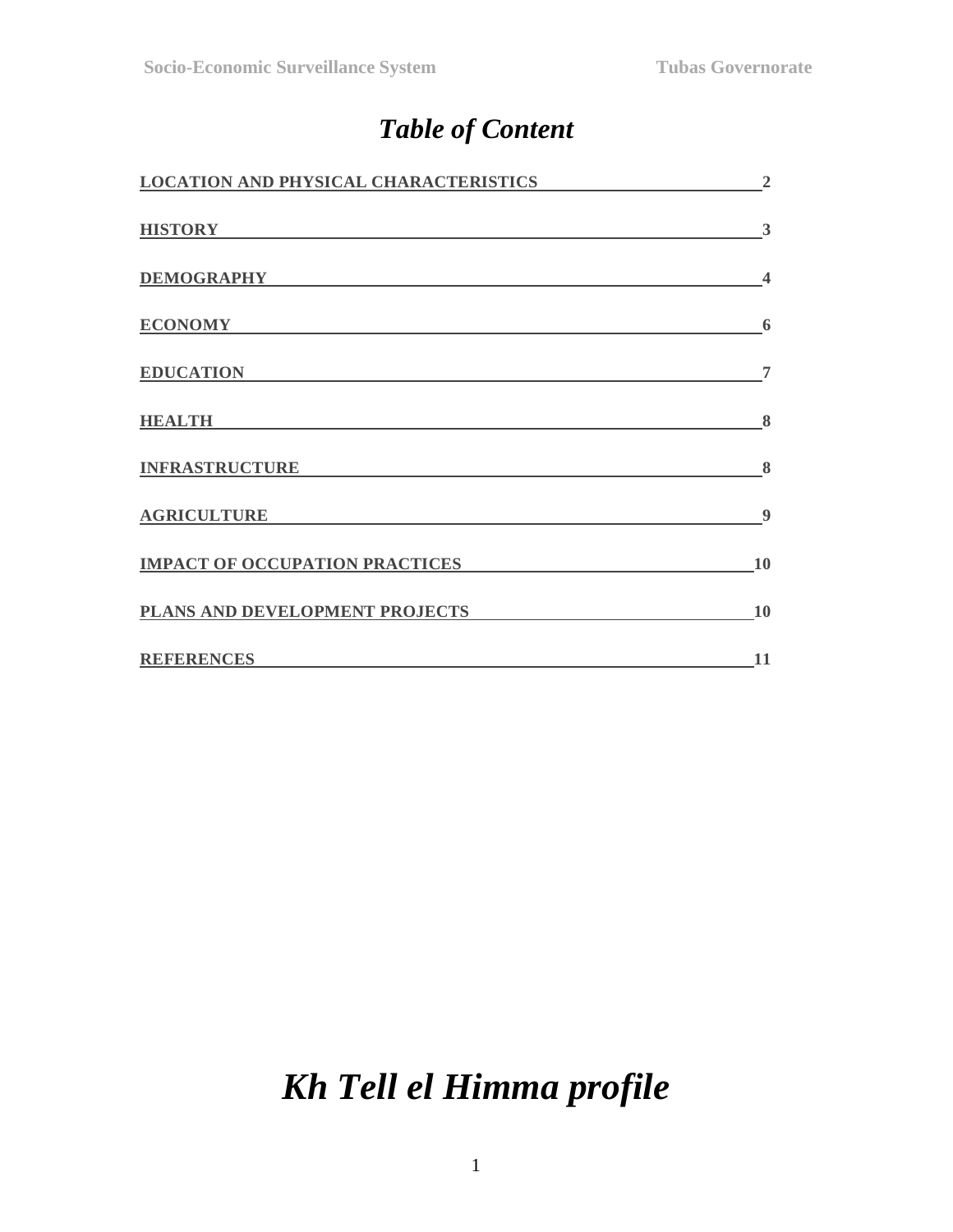#### Location and Physical characteristics

**KH TELL EL HIMMA** is a Palestinian small village, which is located 15 km to the east of Tubas city, in the northeastern part of West Bank. It is bordered by Ein el Beida village to the east, Kardala village to the north, Jabares village to the west and Al Fariesia and Kh Al Maleh to the south.





The total area of Kh Tell el Himma is 1,000 dunums, 50 dunums are classified as 'built up' area, whilst 400 dunums are agricultural area, and 550 dunums are classified as forests.

Kh Tell el Himma is located in a valley level area of land at moderate an elevation of - 182 m below sea level. It has a moderate climate; the mean annual rainfall is 268 mm, the average annual temperature is  $21-22$  °C and the average annual humidity is 53 % (ARIJ GIS).

In 2005, a Project committee has been elected in the village and comprises of 4 elected members.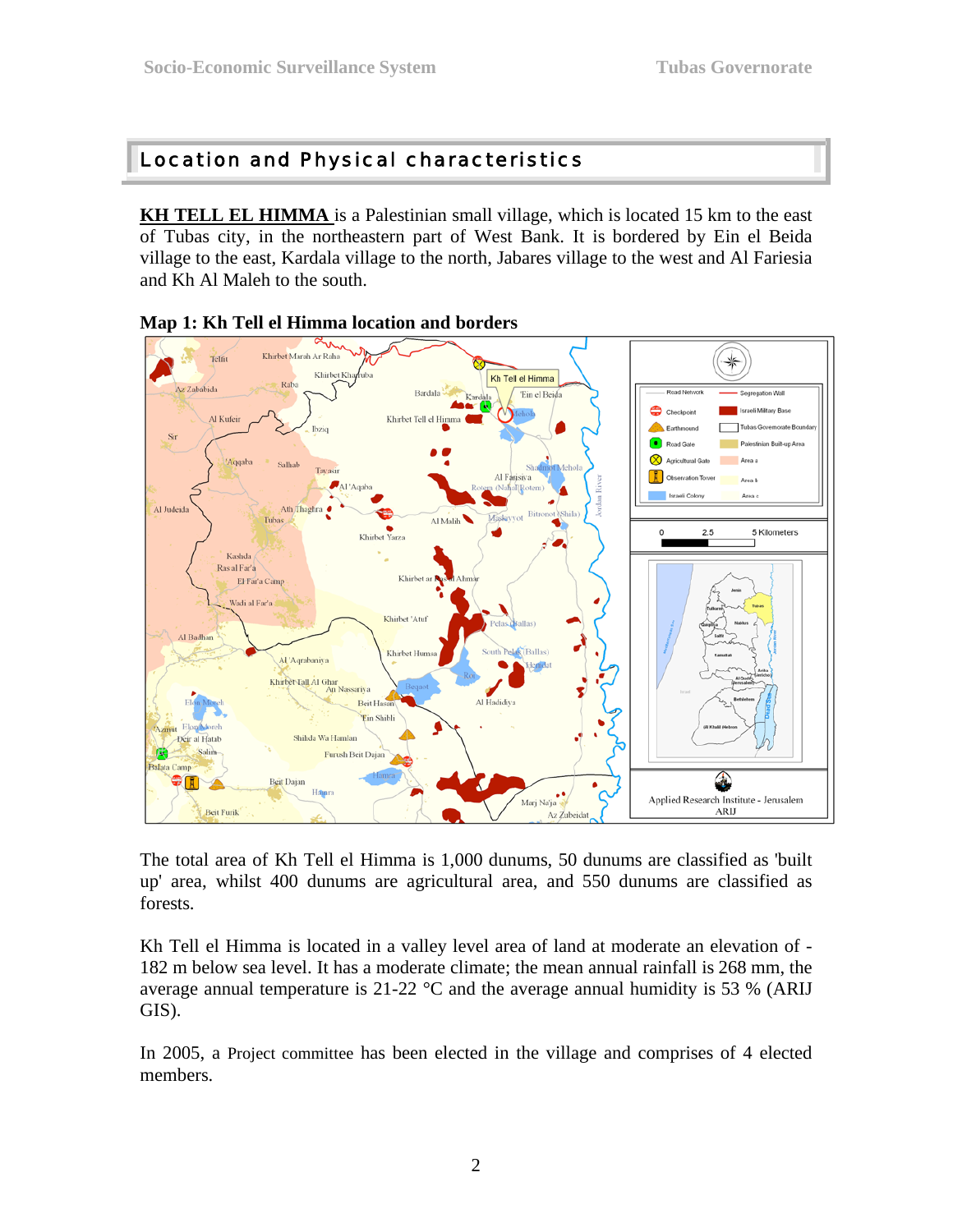#### **History**

The name of Tell el Himma is derived from its location near a spring. "Tell" means hill and "himma" means hot or worm; the spring has warm water and is located beside a hill. For that it is call the hot hill "Tell Himma".

The village had been dwelled since Roman and Bezant period, after that dwelled by Arab in the Islamic enter Palestine. In 1950, a new family arrived from Jordan to the area; they choose the area due to abundant of water and agriculture area.

#### **Photography from Tell el Himma**



#### Demography and Population

In 1997, the total population of Kh Tell el Himma was 91 people, of which 58 were males and 33 were females. There were 12 households resident in 14 housing units. (1997 census)

#### **Age groups and gender**

The data of the 1997 census reveals that the classification of population of Kh Tell el Himma by age groups and sex. The data showed that 40.7 % are less than 15 years, 57.1 % are in the age group 15-64 years and 2.2 % are 65 year and above (See table 1)

| Table 1: Kh Tell el Himma population by sex and age group |     |            |  |  |
|-----------------------------------------------------------|-----|------------|--|--|
| Sex                                                       | Age | Percentage |  |  |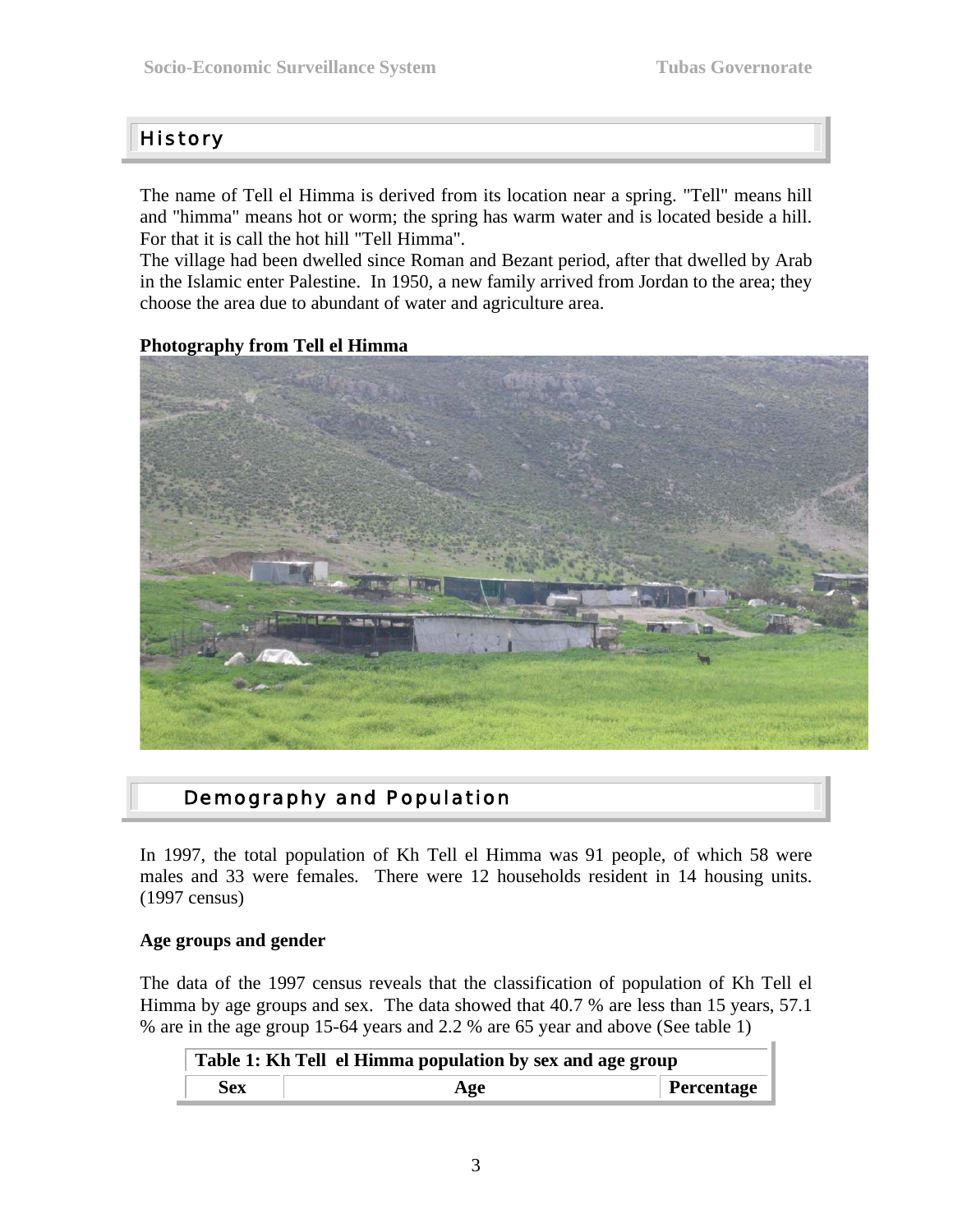|               | $0 - 14$ | $15 - 64$ | $65+$ | <b>Total</b> |      |
|---------------|----------|-----------|-------|--------------|------|
| <b>Male</b>   | 25       | 32        |       | 58           | 63.7 |
| <b>Female</b> |          | 20        |       | 33           | 36.3 |
| <b>Total</b>  |          |           |       |              | 100  |

Source: PCBS, May 1999. Population, Housing and Establishment Census-1997, Final Results

The sex ratio in the village was 175.8 male for every 100 females. Males constitute 63.7 % of the population and females constitute 36.3 %. The project committee estimated the population of Kh Tell el Himma in 2005 by 120 people.

#### **Families:**

The population of Kh Tell el Himma comprises of three main families: Fuqaha 95 %, Daraghma 4 % and Araishah 1%.

#### The Economy

The residents of Kh Tell el Himma are depending on two sectors: agricultural activities 80 % and Israeli labor market 10 %. The residents are razing local animals and the agriculture production is the main livelihood for them and forms the main source of income. The residents little obit depend on Israeli labor market, which decreased because of Israeli closures, and fewer workers are given permits to work inside Israel.

#### **Labor Force Construction**

In 1997, the result of census indicates that 74.7 % the total population participants in labor force. The labor force in Kh Tell el Himma is 68 people in total, of which 38.2 % are 'economically active' people and 61.8 % are 'non-economically' active people. Of the economically active people, 88.5 % are employed people. The largest groups of noneconomically active people are the students and unable to work, who constitute 54.8 % and 31 % respectively.

#### **Figure 1: Percentage of economic activity in Kh Tell Himma**



Based on the survey conducted by ARIJ and ACH in Novemper 2005, the data indicated that the social groups that most affected by Israeli measures in Kh Tell el Himma during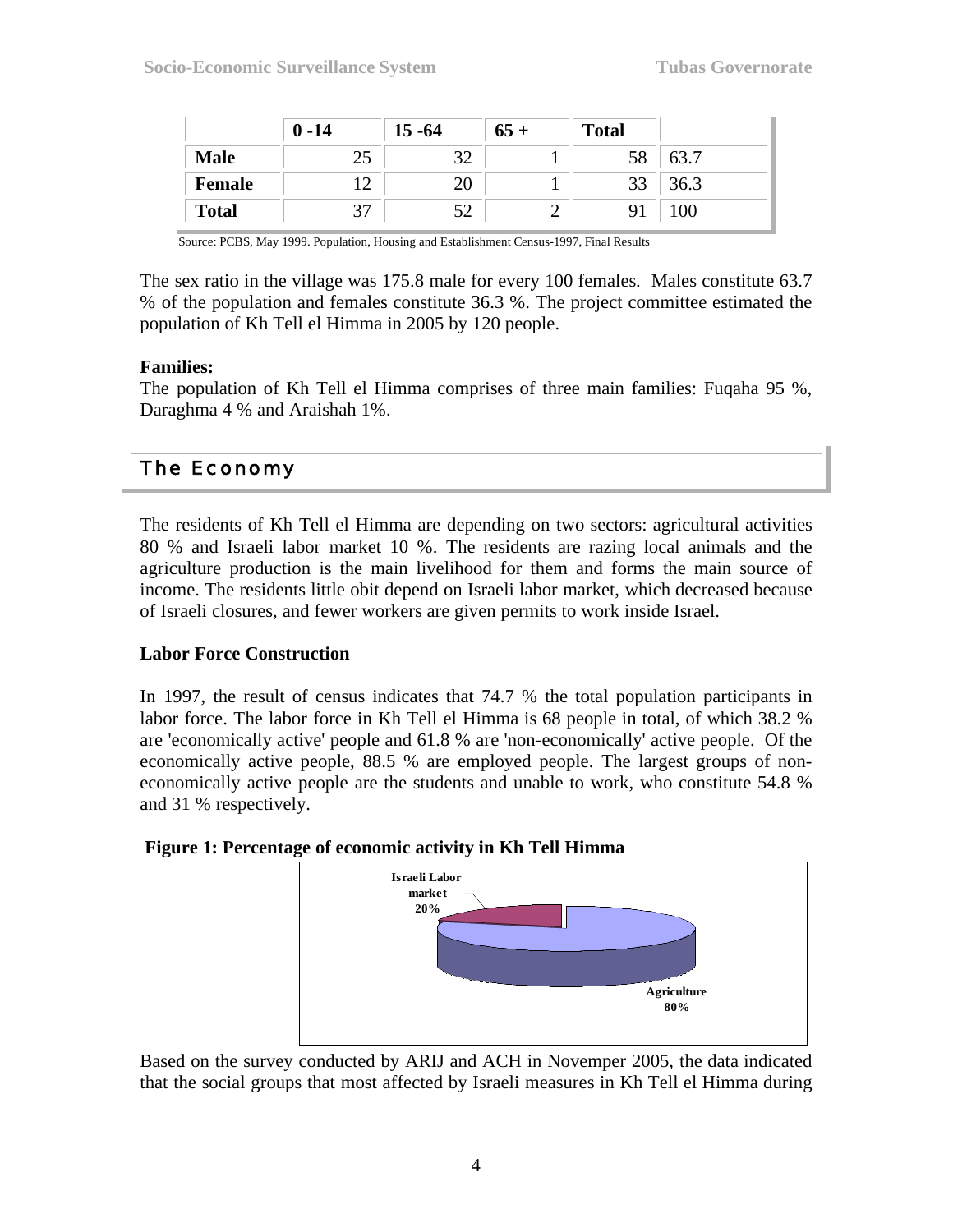the second Intifada are: 1) former migrant workers in the Israeli labor market, 2) families maintaining 6 individuals and more, 3) small farmers, 4) housewives and children.

The average household income in Kh Tell el Himma has been heavily affected by the Israeli procedures since 2000. In 2000, the average household income was 2000 NIS. In 2005 however it has declined sharply to 500 NIS. The result is that the average household income has decreased by 75 % in only four years.

#### Education

In 1997 census, the education status in Kh Tell el Himma indicated that about 43 % of the residents were illiterate. Of the literate population, 18.3 % of residents could read and write, 26.9 % completed elementary education, 7.5 % completed preparatory education and 4.3 % completed their secondary education. Table 2 shows the education status in Kh Tell el Himma by sex and education attainment in 1997.

| Table 2: Kh Tell el Himma Population (10 years and over) by sex and Educational Attainment |                 |                        |                 |                 |               |                                    |                 |                                 |                |                   |       |
|--------------------------------------------------------------------------------------------|-----------------|------------------------|-----------------|-----------------|---------------|------------------------------------|-----------------|---------------------------------|----------------|-------------------|-------|
| s<br>e<br>X                                                                                | Illite-<br>rate | Can<br>read &<br>Write | Elemen-<br>tary | Prepa<br>ratory | Secon<br>dary | <b>Associate</b><br><b>Diploma</b> | <b>Bachelor</b> | <b>Higher</b><br><b>Diploma</b> | M<br>A         | P<br>$\bf H$<br>D | Total |
| M                                                                                          | 10              | 10                     | 12              |                 |               |                                    |                 |                                 |                |                   | 40    |
| E                                                                                          | 30              |                        | 13              |                 |               |                                    |                 |                                 | -              |                   | 53    |
|                                                                                            | 40              | 17                     | 25              |                 | 4             |                                    |                 |                                 | $\blacksquare$ |                   | 93    |

Source: PCBS, May 1999. Population, Housing and Establishment Census-1997, Final Results

Until 2005 and according to the field survey in Kh Tell el Himma there were no any educational institutions. The students get their education in nearby villages like Bardala and Ein el Beida. The students went to the schools by foot due to lack of transportation to reach schools.

#### Health Status

Kh Tell el Himma lack of any health institutions; there is no maternity or midwife, there is no pharmacy and medicines store. The residents get their health services from Tubas city and nearby villages. The Israeli closure and restrictions additional to lack of transportations increased the suffering of residents to reach health services in nearby villages.

#### Infrastructure, Natural resources and Services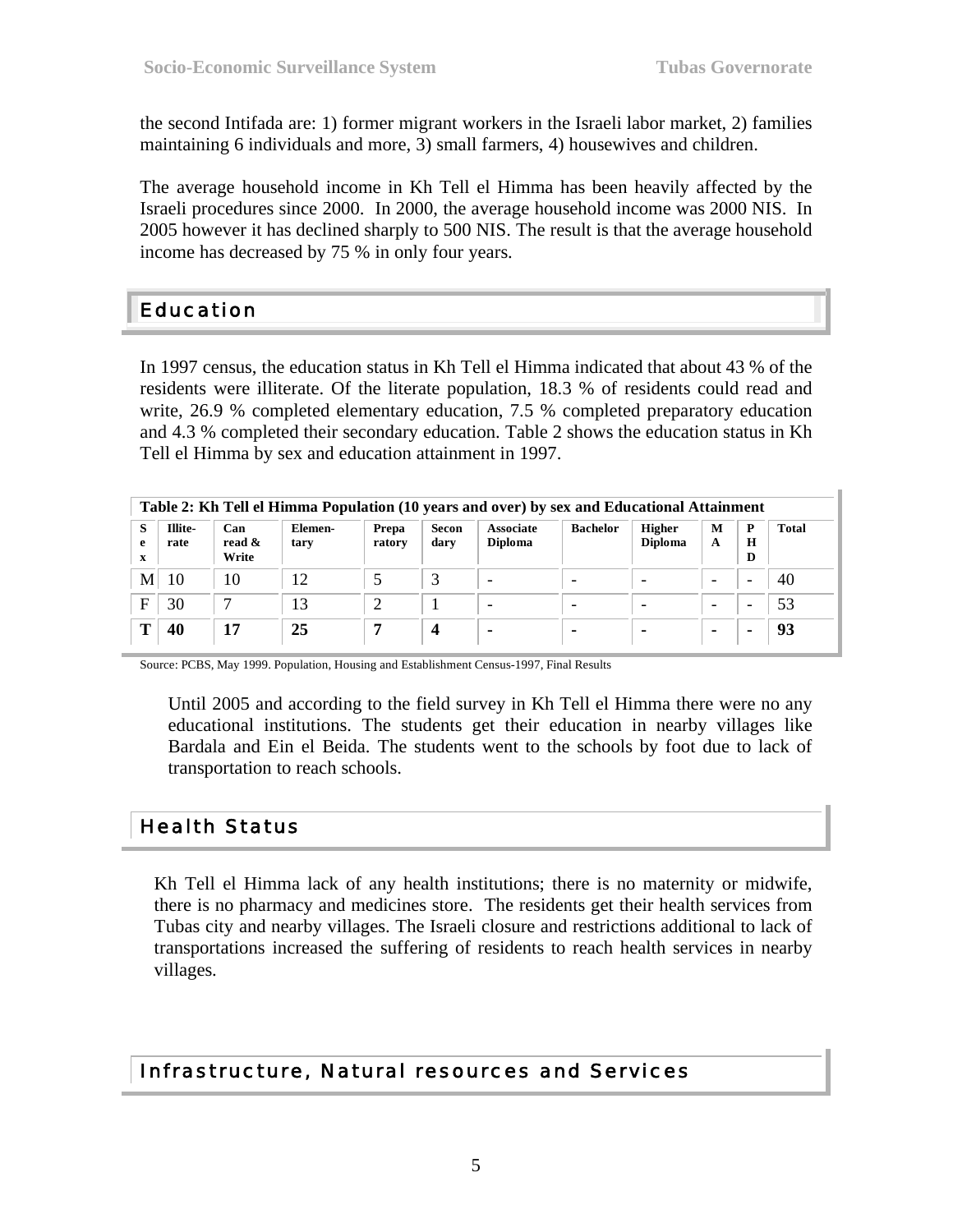Kh Tell el Himma is lack of all type of institutions and infrastructure services, there is no electricity power, no water network, there is no telecommunication network and there are no other services like transportations or solid waste or sewage.

There are two springs in the village but it not use for consumption due to its deteriorations, and for water use, the residents depend on water network near the village which far 4 km. they bring the water by tanks and animals.

#### Agriculture Sector

Most of the residents in Kh Tell el Himma (99 %) razing local animals, the date collected from the village indicate that there are 150 heads of cattle, 250 goat and1000 sheep. The productivity of livestock is decreased continually due to lack of forages and seeds, spreading of animal's diseases, lack of veterinary clinics and lack of extensions and fund on the farmers. The data indicates that the total cultivated area in Kh Tell Himma has reached 400 dunums which produces 20 tons of field crops, all of the products used for livestock consumption.

#### **Kh Tell Himma depend on livestock sector**



#### Impact of Occupation Practices

Kh Tell Himma is located adjacent to two Israeli settlements, Mehola and Soloeat from southeast and since the village is located in military area, Israeli forces periodically placed many flying checkpoints to the east and west of the village.

The residents of Kh Tell el Himma are warred about the Israeli threats to confiscate their lands between Mehola and Soloeat settlements. The Israeli procedures in the area affected all the residents such as prohibited farmers to cultivate their lands and grazing their animals additional to the right to food security and access to health and water requirements.

#### Plans and Development Projects